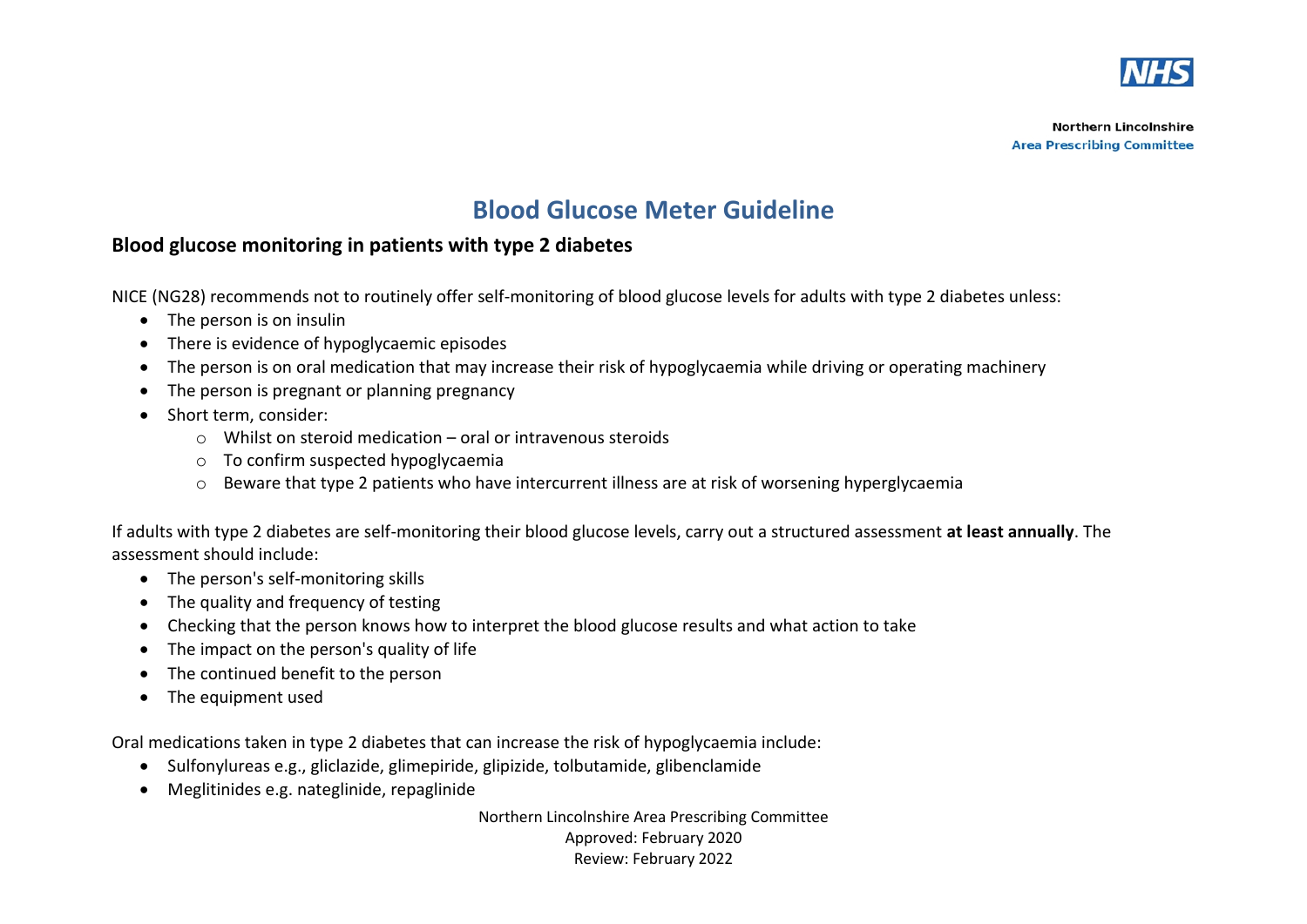

Take the Driver and Vehicle Licensing Agency (DVLA) [At a glance guide to the current medical standards of fitness to drive](http://www.gov.uk/government/publications/at-a-glance) into account when offering self-monitoring of blood glucose levels for adults with type 2 diabetes. **[new 2015]**

# **Blood glucose monitoring in patients with type 1 diabetes:**

Patients should test their blood glucose at least 4 times per day, including before each meal and before bed. Monitoring between 4 and 10 times a day may be required:

- If there is a legal requirement to do so e.g. in line with the DVLA.
- Before, during and after exercise
- During periods of illness
- During pregnancy or breastfeeding or when planning pregnancy [\(https://pathways.nice.org.uk/pathways/diabetes-in-pregnancy\)](https://pathways.nice.org.uk/pathways/diabetes-in-pregnancy)
- If the patient is having regular hypos
- If the target HbA1c is not being met

Testing may be required more regularly (>10 times/day):

- If required for driving e.g. long distances
- If taking part in high-risk activities
- The person has an impaired awareness of hypoglycaemia

# **Blood glucose testing for other types of diabetes**

How often people with other types of diabetes should test their blood glucose will vary depending on what medication is taken and personal circumstances:

- People on multiple insulin injections per day or on an insulin pump should test as often as people with type 1 diabetes.
- People on medication that can cause hypos should, at least, be able to test their blood glucose whenever they notice any possible signs of hypoglycaemia.
- Blood glucose testing is useful for testing how different meals and activities affect blood glucose levels. This tends to be of particular use for people with type 2 diabetes.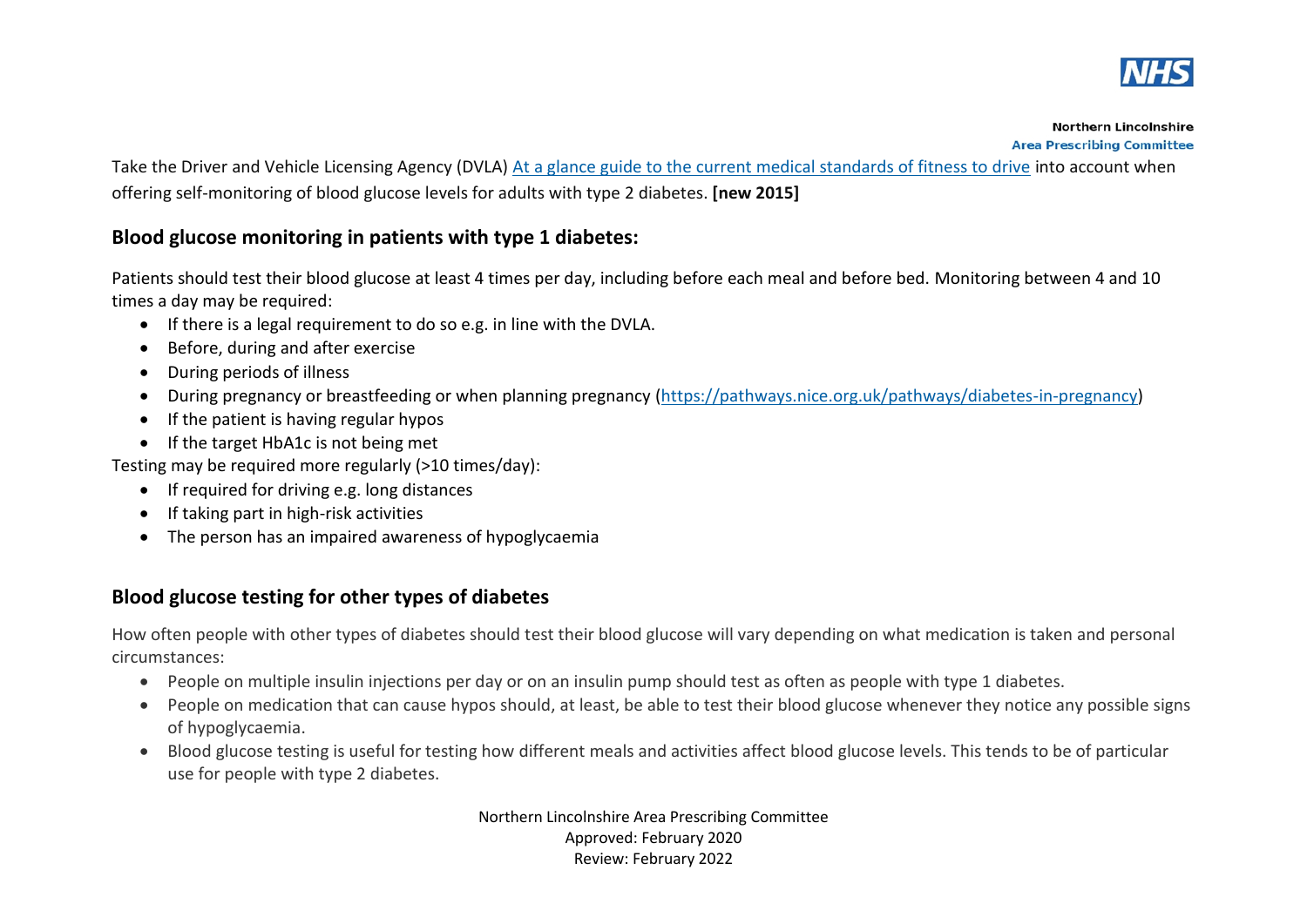

## **Key points**

- Consider the need for regular self-monitoring in all type 2 diabetes patients currently prescribed BGTS.
- Complete a structured assessment on an annual basis.
- Use SMBG appropriately to help the patient manage their diabetes effectively.
- Consider using the download options of some of the glucometers to save time for the diabetes practice nurses and also to have a proper record of the glucose readings.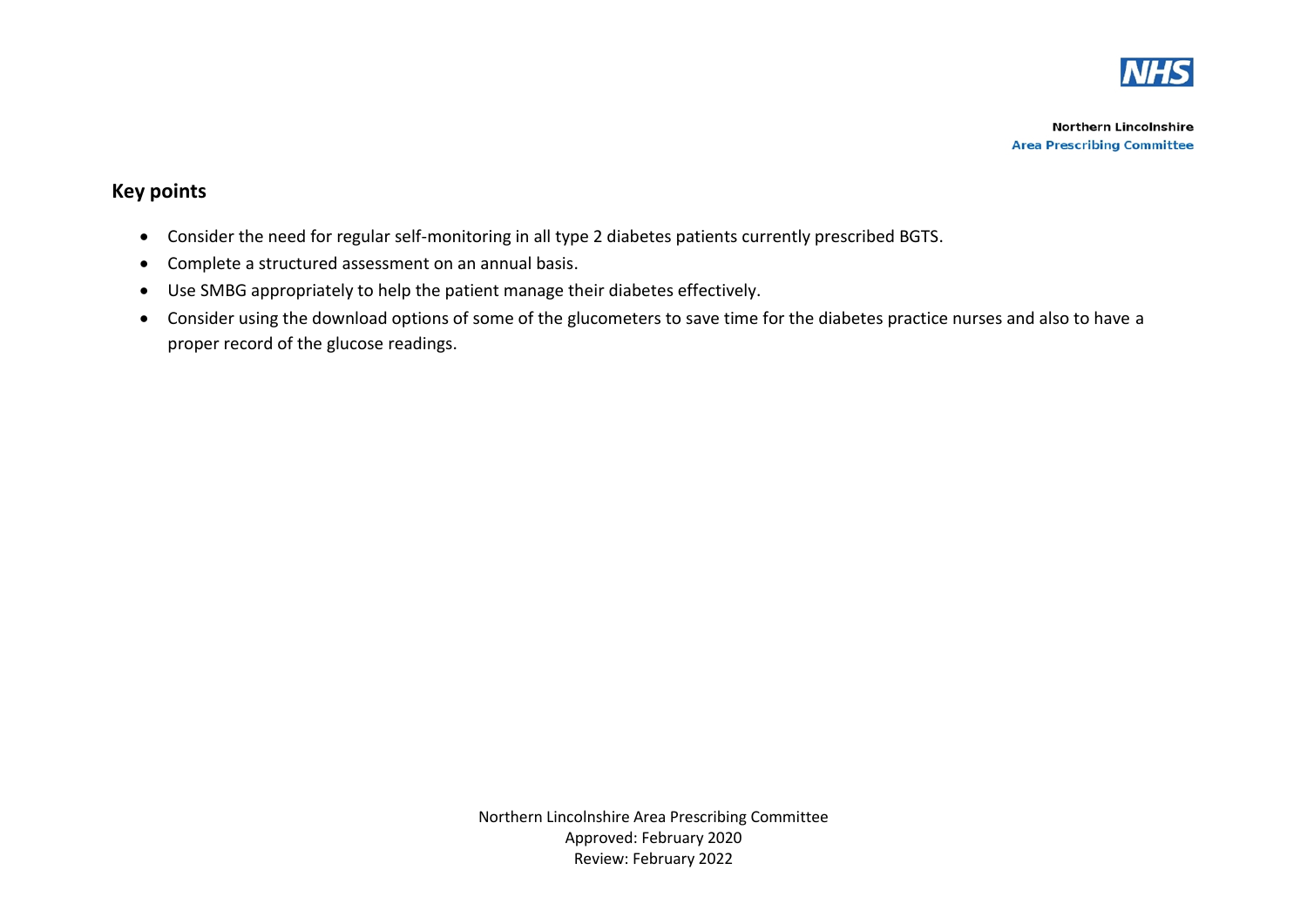

# **Self-Monitoring of Blood Glucose (SMBG): Selecting an appropriate test strip for people with type 1 and type 2 diabetes**

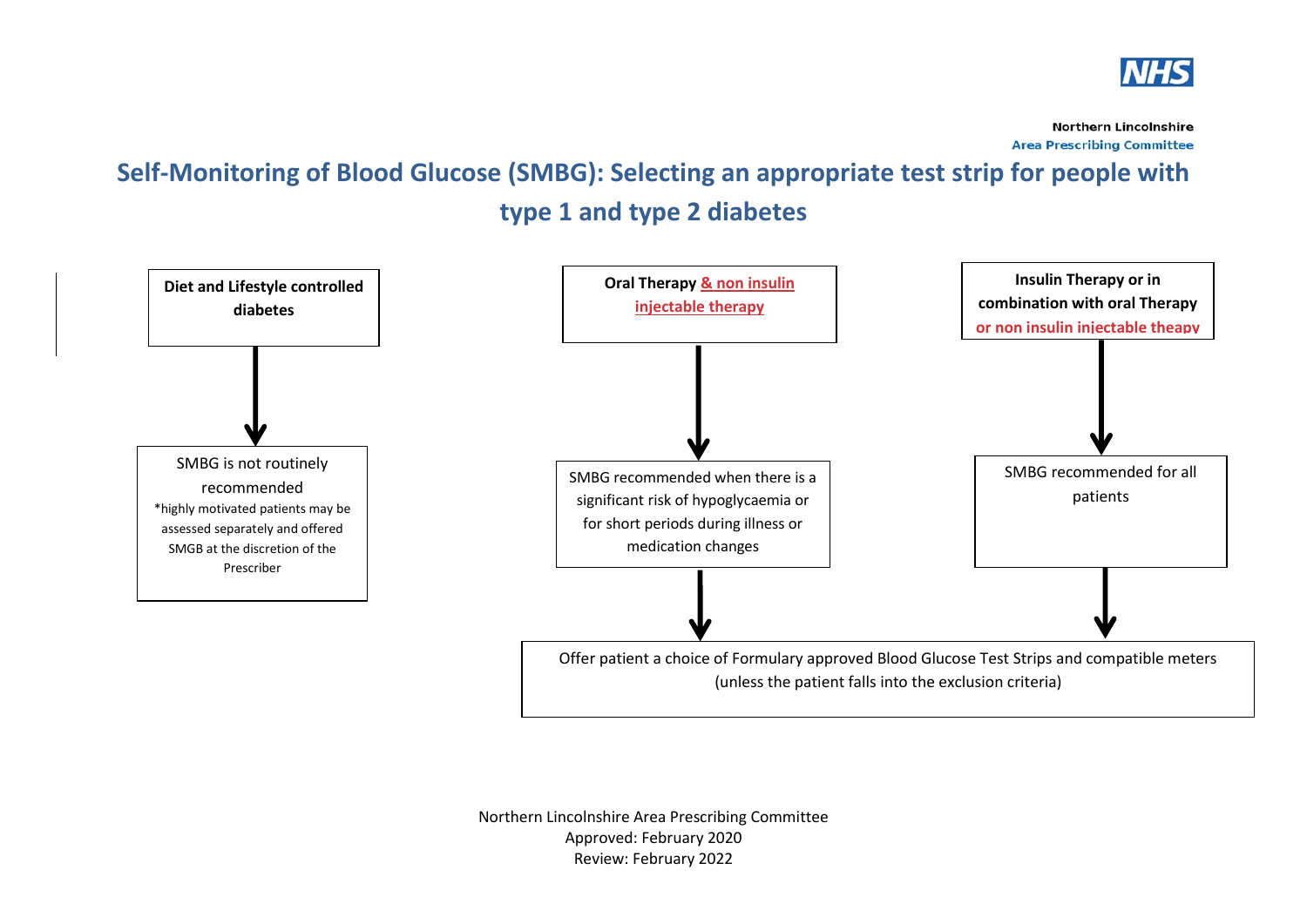

## **Preferred Blood Glucose Testing Meters and Strips**

### ISO 15197 -**All strips in the table below comply with the current ISO standards**

These recommendations support the use of lower-acquisition cost meters and test strips for "first line" use unless there are important individual patient considerations to warrant a more specific meter and test strip system

The choice of meters in this document all comply with several requirements which include:

- Compliance with the new ISO standards (01.05.2016).
- All approved meters have a wide haematocrit range 30-60% (or more)
- The user is unable to delete readings from memory
- Expiry date of BGTS minimum 6 months from opening
- Acquisition costs of BGTS (per pack of 50) and availability of BGTS and meters
- Allows electronic download to personal computers and clinical systems (e.g. DIASEND)
- Compatibility with DVLA requirements
- Suitable for patients with gestational diabetes
- Test results that are unaffected by drugs that contain or metabolise to maltose: important in the following situations: peritoneal dialysis fluids, immunoglobulins, paediatric patients.

### **Exclusion criteria –these patients may need meters different to those listed below.**

- Patients that are managed by the secondary care diabetes team
- Patients who are currently pregnant or planning pregnancy
- Patients with renal impairment (CKD4)
- Children
- Patients with ketosis prone to type 2 diabetes
- Patient registered as visually impaired
- Patients who use a meter to adjust a bolus insulin dose
- Patients with irregular HBA1C patterns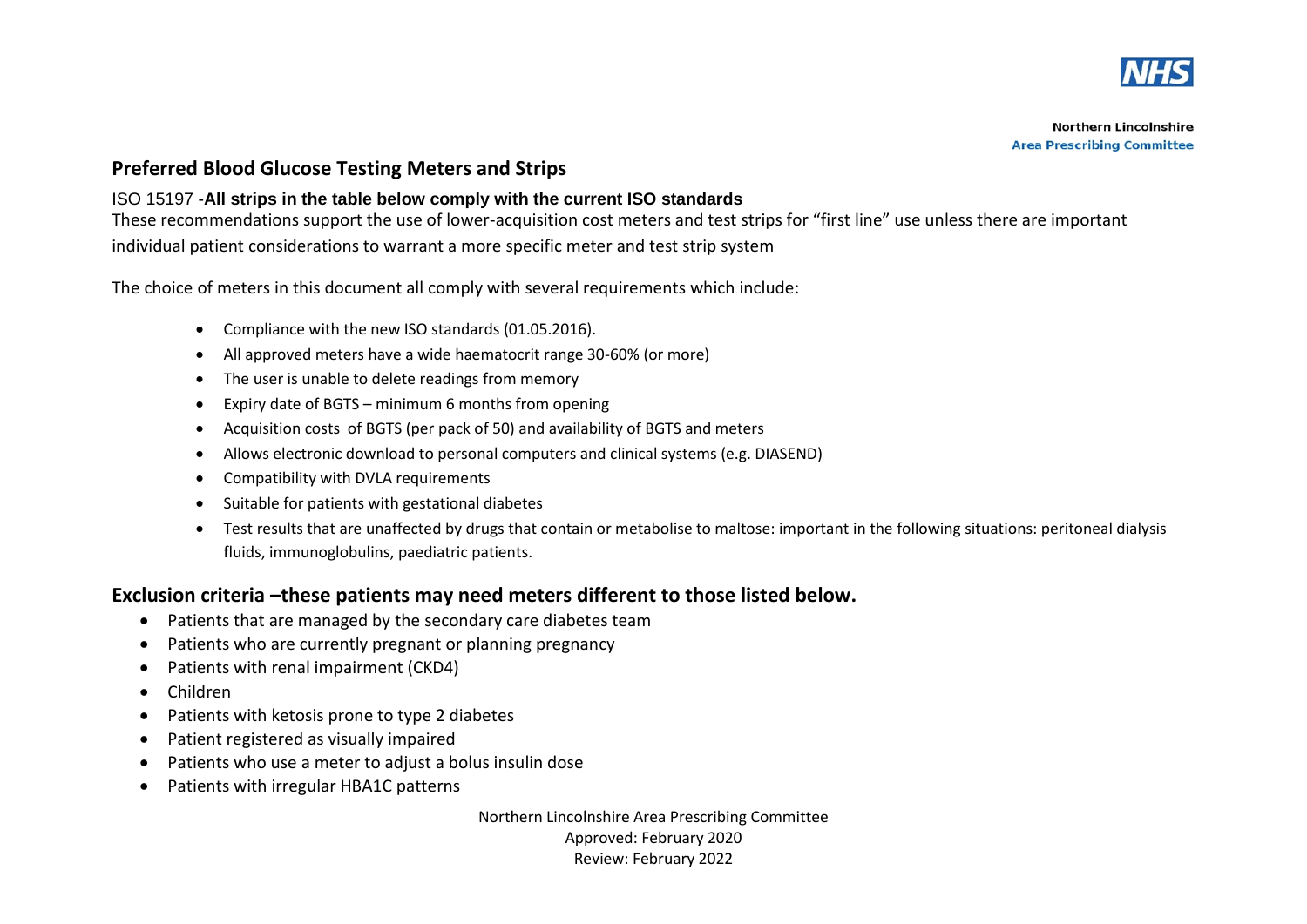

|                              | <b>Accu-</b><br>Chek <sup>®</sup><br><b>Mobile</b> | Accu-<br>Chek <sup>®</sup><br>Instant | Contour®<br>Next/<br>Contour <sup>®</sup><br><b>Blue</b> | Element <sup>™</sup>                    | mylife<br>Pura <sup>®</sup> X        | GlucoMen<br><sup>®</sup> Areo/<br>Areo <sub>2K</sub>                               | <b>True</b><br>Metrix <sup>®</sup><br>Air              | GlucoRx®<br><b>Nexus</b><br>Voice/<br><b>Nexus</b><br>Mini | WaveSen<br>se<br>JAZZ™*/<br><b>JAZZ™</b><br><b>Wireless</b> |
|------------------------------|----------------------------------------------------|---------------------------------------|----------------------------------------------------------|-----------------------------------------|--------------------------------------|------------------------------------------------------------------------------------|--------------------------------------------------------|------------------------------------------------------------|-------------------------------------------------------------|
| <b>Test Strip</b>            | Mobile<br>Cassette                                 | Instant                               | Contour®<br>Next/<br>Contour®<br>Plus                    | Element test<br>strips                  | Mylife Pura                          | GlucoMen<br>Areo test<br>strips/<br>Glucomen <sup>®</sup><br>Areo Ketone<br>strips | True<br>Metrix <sup>®</sup>                            | GlucoRx <sup>®</sup><br><b>Nexus</b>                       | WaveSense<br>JAZZ™/<br>Wave Sense<br>JAZZ™ Duo              |
| Contact<br>Details           | <b>Roche Diabetes Care</b><br>0800 0407221         |                                       | Ascensia<br>0345 600<br>6030                             | Neon<br>Diagnostics<br>0800 131<br>3378 | Ypsomed<br>0344856<br>7820           | A. Menarini<br>Diagnostics<br>0118944<br>4100                                      | Trividia<br>Health UK<br>0800 689<br>503035            | GlucoRx<br>0800 007<br>5892                                | AgaMatrix<br>0800093<br>1812                                |
| Memory<br>Readings           | 2000                                               | 720                                   | 800                                                      | 500                                     | 500                                  | 730                                                                                | 1000                                                   | 450/1000                                                   | 1865                                                        |
| Smart<br>phone<br>compatible | Y                                                  | Y                                     | $\mathsf N$                                              | $\mathsf{N}$                            | ${\sf N}$                            | Y                                                                                  | Y                                                      | Y                                                          | Y                                                           |
|                              | www.accu-chek.co.uk                                |                                       | www.diabet<br>es.ascensia.<br>co.uk                      | www.neond<br>iagnostics.co<br>.uk       | www.mvlife<br>diabetescar<br>e.co.uk | www.gluco<br>men.co.uk                                                             | www.trividi<br>ahealth.co.u<br>$\overline{\mathbf{k}}$ | www.glucor<br>x.co.uk                                      | www.agam<br>atrix.co.uk                                     |

\*First line for use in gestational diabetes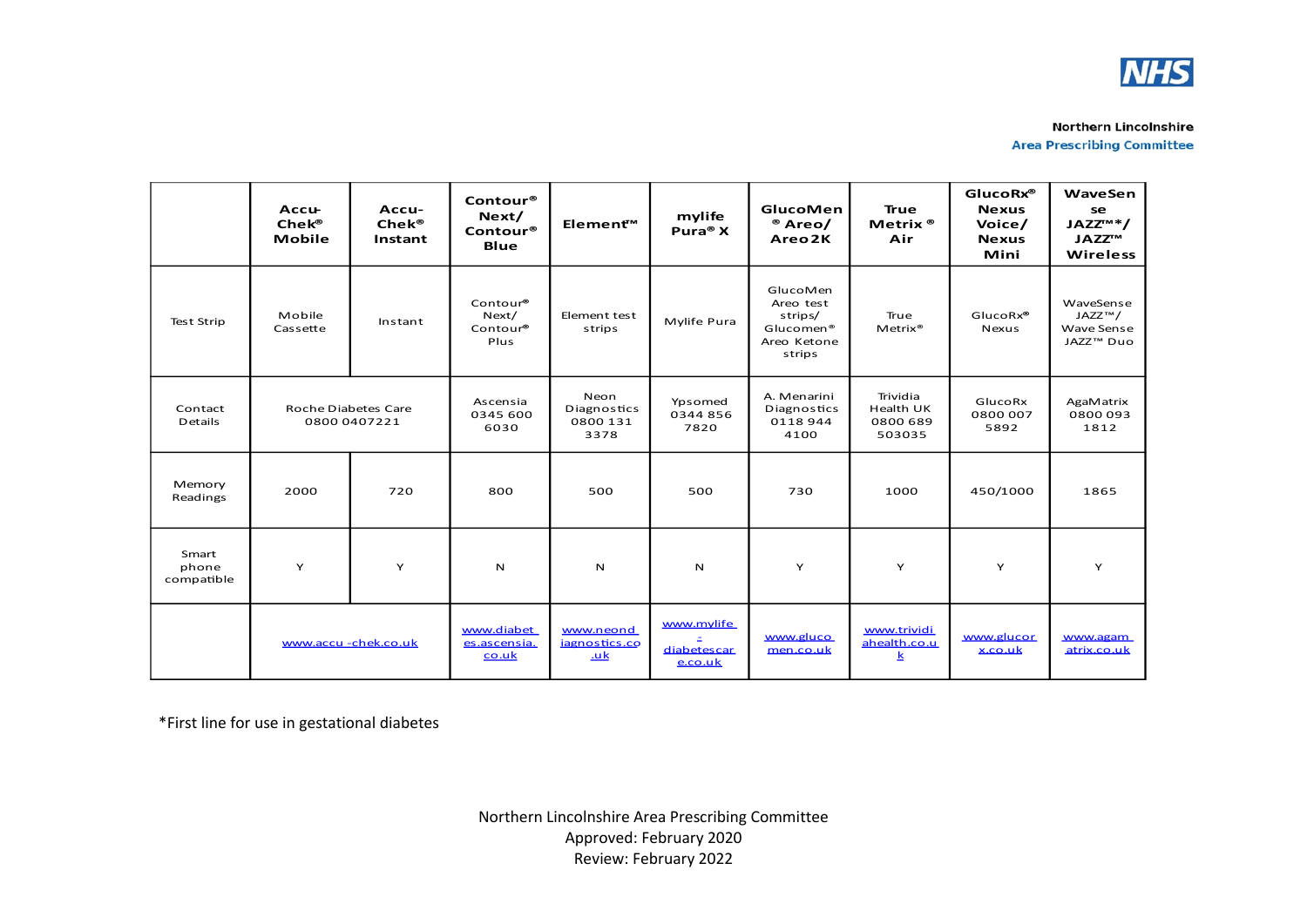

# **Meters for specific groups of patients**

#### **Specialist meters for T1DM patients who are adjusting insulin doses and have attended DAFNE courses**  These require individual patient set up /instruction by the Diabetes Clinic Team **On the advice of Diabetes Specialist Only**

| <b>Meter</b>                               | Accu-Chek®<br>Aviva<br><b>Expert</b> | <b>Contour Next Link</b>        | <b>KEYA<sup>®</sup> Smart</b>                 | Freestyle<br><b>Optimum Neo</b>                                          | <b>4SURE Smart</b>                                       | Freestyle      |
|--------------------------------------------|--------------------------------------|---------------------------------|-----------------------------------------------|--------------------------------------------------------------------------|----------------------------------------------------------|----------------|
| <b>Test Strip</b>                          | Aviva                                | <b>Contour Next</b>             | 2-in-1 KEYA <sup>®</sup><br>Smart test strips | Freestyle<br>Optimum                                                     | Sure and Simple                                          | Freestyle Lite |
|                                            |                                      | Can sync with<br>Medtronic pump | Measures ketones<br>and blood glucose         | Could be used in<br>T <sub>2</sub> DM on<br>specialist<br>recommendation | <b>Measures</b><br>ketones                               |                |
| Manufacturer                               | Roche<br><b>Diabetes</b><br>Care     | Ascensia                        | Inside Biometrics<br>International Ltd.       | Abbott                                                                   | <b>NIPRO</b>                                             | Abbott         |
| <b>Customer</b><br>Care contact<br>details | 0800<br>0407221                      | 0345 600 6030                   | 0845 8740573                                  | General enquiries<br>: 0800 170 1177                                     | 0800 08 588 08<br>diagnostics-<br>uk@nipro-<br>group.com | 0800 170 1177  |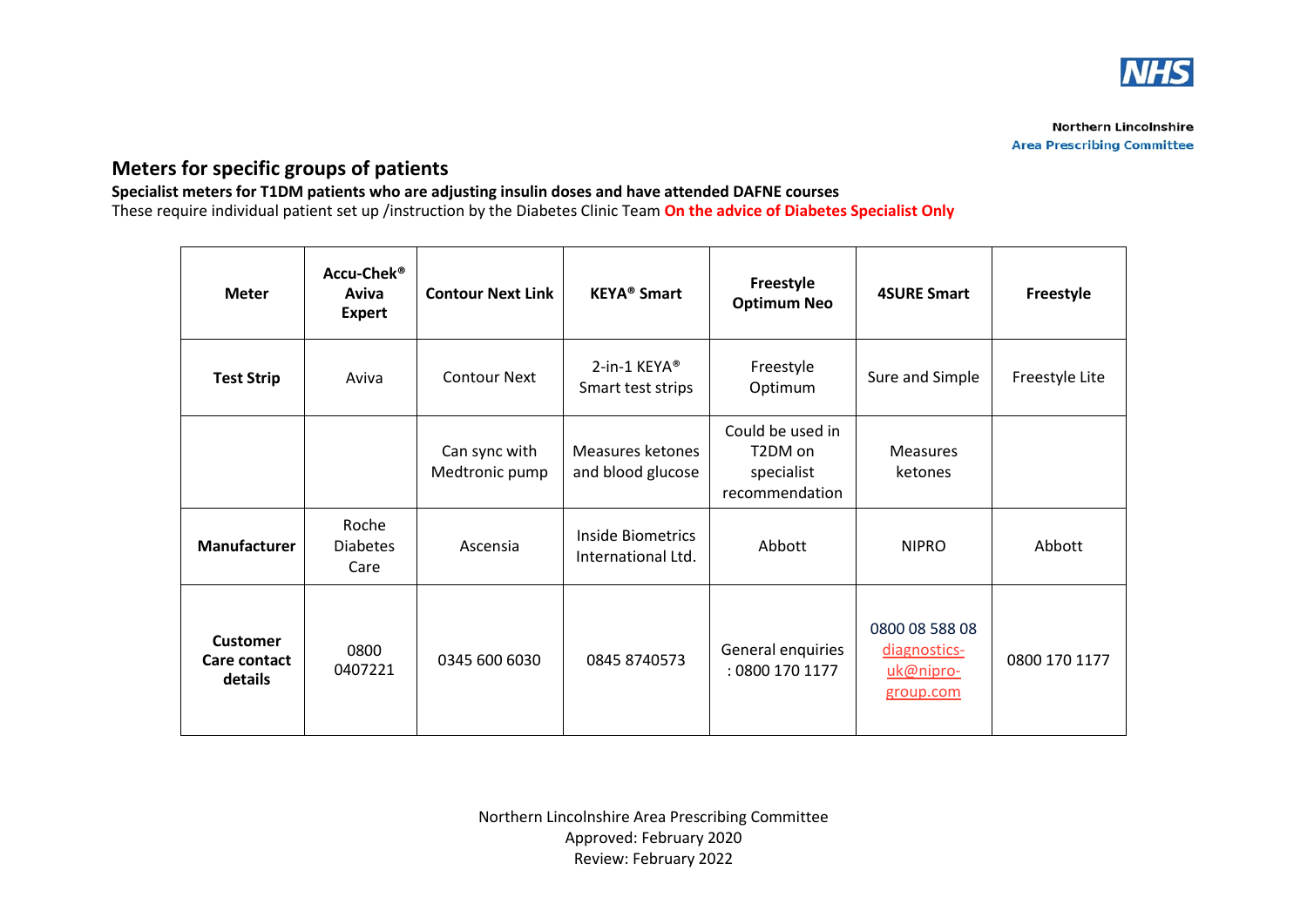

#### **Other Important features to consider when selecting a meter:**

- 1. Screen Visibility
- 2. Talking meters
- 3. Meter Handling
- 4. Alarms
- 5. Meters which allow easy visualisation of data on a PC
- 6. On meter data management
- 7. Bolus Advisor
- 8. Convenience related monitoring
- 9. Simple preference (Style related)
- 10. For the insulin pump users